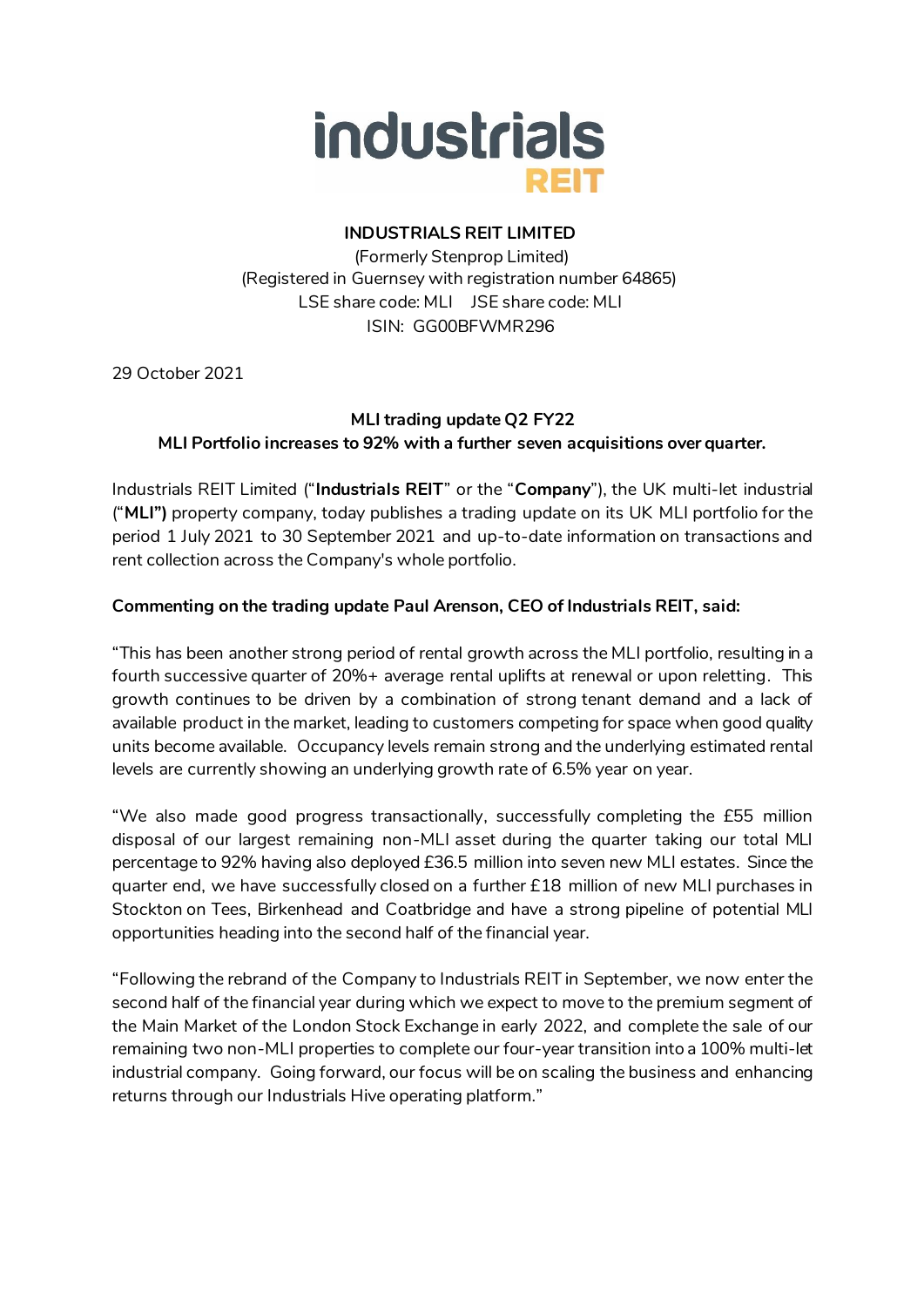### **Strong demand continues to drive up rents**

- Another strong quarter of leasing activity during which we recorded a 27% weighted average uplift on the previous passing rent on new lettings and 17% on lease renewals, averaging 21% across all leasing transactions (previous quarter: 18% and 25% respectively, averaging 21% across all transactions).
- Rental incentives remain low on new lettings and renewals with average rent-free incentives of 1.1 months on an average lease term of 4.2 years and 3.6 years to earliest break (previous quarter: 1.6 month rent free on an average term of 4.4 years and 2.7 years to earliest break).
- Like-for-like passing rent was stable during the quarter (previous quarter: +2.50%) and up 6.70% over the past 12 months. The average passing rent of £5.57/sq ft has been diluted down marginally during the quarter due to new acquisitions with lower than average passing rents (previous quarter: £5.60/sq ft), whilst rents generally remain highly affordable.
- The like-for-like estimated rental value of the portfolio increased to 6.5% in the 12 months to 30 September 2021, resulting in a 9.8% premium to the average passing rent (previous quarter: 5.5% like-for like growth and a 10.1% premium to passing rent).
- Occupancy across the MLI portfolio decreased by 0.8% to 93.9% as at 30 September 2021 (30 June 2021: 94.7%, 31 March 2021: 93.7%, 31 December 2020: 93.1%). Two large lease expiries in September were accountable for 1.3% of the fall in occupancy, meaning that over the remainder of the portfolio occupancy improved by 0.5% during the period.
- £1.18 million per annum of rental income was contracted through 26 new lettings and 27 lease renewals over 170,081 sq ft (previous quarter: £1.44 million of new income over 39 new lettings and 27 renewals on 213,519 sq ft). In addition, a further 13 lettings across 72,963 sq ft of space had exchanged by the quarter end (previous quarter: four deals over 30,000 sq ft), taking the total amount of space upon which new leases were completed or exchanged to 243,000 sq ft (previous quarter: 243,500 sq ft).
- 47% of completed leases were contracted through Industrials REIT's short-form digital 'Smart Leases', whilst 70% of leases signed included at least a 3% annual uplift in rent throughout the term of the lease (previous quarter: 75% of new leases were Smart Leases, whilst 71% of leases signed contained 3% fixed uplifts).

## **Asset management highlight**

We successfully renewed two leases to a single national trade counter operator at Excelsior Industrial Estate, Glasgow. The tenant is the largest tenant at the estate with over 32,000 sq ft of space in two units, and their new lease was for a further 10 years (break at five) with an uplift in rent of £19,295 p.a, reflecting an increase of 8.8% on the previous passing rent and a premium of 8.5% to the ERV set when the estate was acquired in September 2020.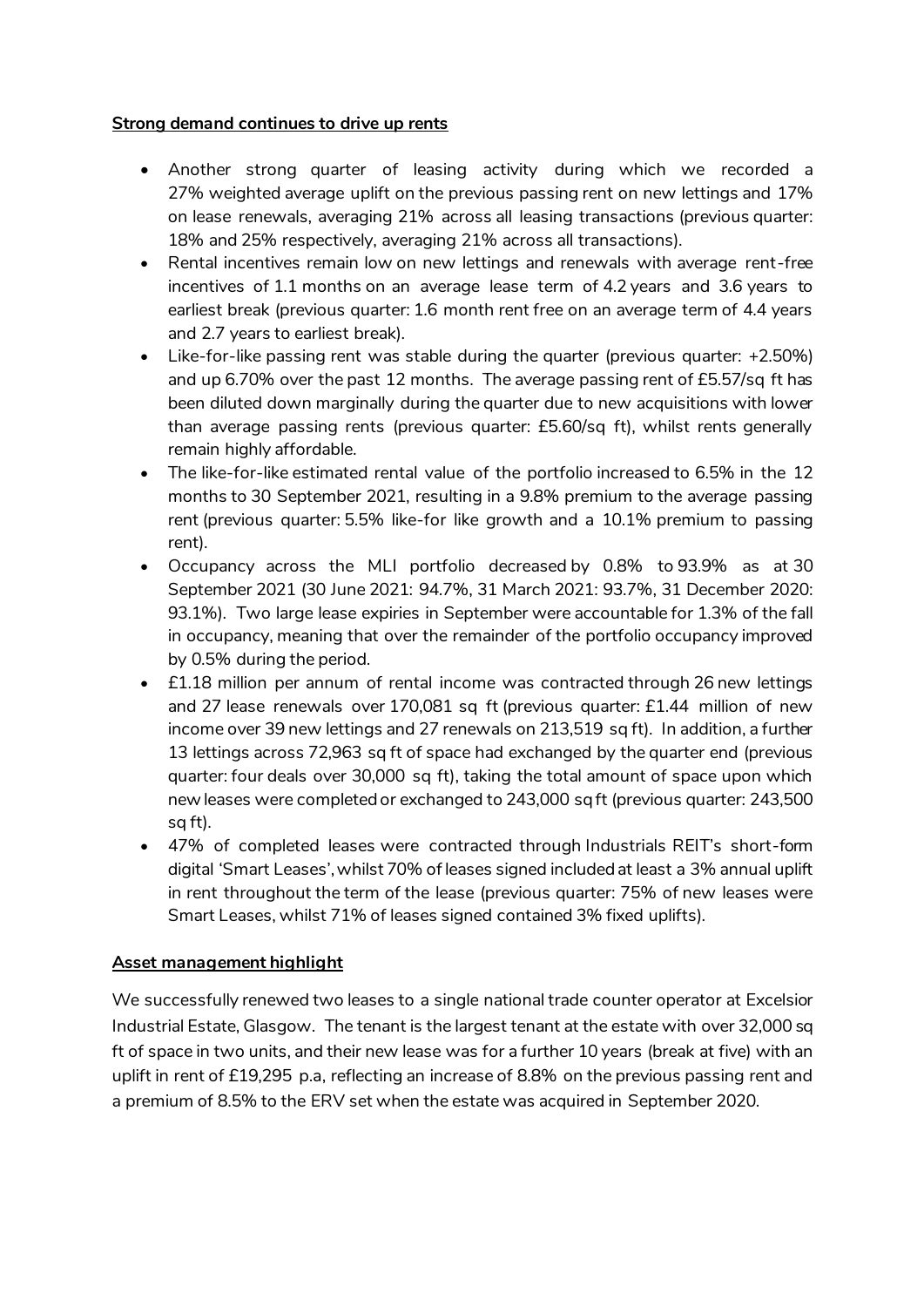## **Strong demand and a record pipeline of potential lettings**

- At quarter end there were 86 leasing transactions under offer on over 415,980 sq ft of space (previous quarter: 76 transactions over 286,000 sq ft of space), of which 254,814 sq ft related to new lettings and 161,166 sq ft to existing customer renewals (previous quarter: 113,000 sq ft and 173,000 sq ft respectively).
- During the quarter, average weekly leasing enquiries were 0.5% higher compared to the last quarter (previous quarter: -18%), largely because of changes in our digital marketing strategy to focus on fewer but higher quality enquiries.
- The same changes also impacted industrials.co.uk where users were down -8.7% over the quarter (previous quarter: -14%), albeit still up 7.6% year on year.
- Number of leads increased by 3.9% over the quarter (previous quarter: down 18.4%), as our lead quality changes start to bear fruit.

### **Rent collections continue to improve**

Industrials REIT can report the following rent collection statistics which show the improving trend of total rents collected for each invoicing period since the outbreak of the pandemic as at close of business on 22 October 2021.

**Total Rents (2020/2021)**

|                        | TULAI NEITIS (ZUZU/ZUZI) |                  |                      |              |              |                |                      |       |
|------------------------|--------------------------|------------------|----------------------|--------------|--------------|----------------|----------------------|-------|
| <b>Country/Sector</b>  | April-<br>June           | $June -$<br>Sept | Sept -<br><b>Dec</b> | Dec -<br>Mar | Mar-<br>June | June –<br>Sept | Sept -<br><b>Dec</b> | Total |
| <b>UK MLI</b>          | 96%                      | 96%              | 96%                  | 94%          | 93%          | 91%            | 82%                  | 92%   |
| <b>Guernsey Office</b> | 100%                     | 100%             | 100%                 | 100%         | 100%         | 100%           | n/a                  | 100%  |
| Germany                | 94%                      | 98%              | 97%                  | 83%          | 98%          | 99%            | 99%                  | 94%   |
| <b>Switzerland</b>     | 17%                      | 66%              | 61%                  | 11%          | 22%          | 44%            | 50%                  | 38%   |
| <b>Total</b>           | 93%                      | 96%              | 95%                  | 90%          | 93%          | 91%            | 82%                  | 92%   |

MLI collections for all periods in 2020 are now ahead of our target of 95% of rent collected vs originally billed, whilst 2021 is trending towards similar levels as tenants are paying faster and bad debts have continued to reduce. We expect this situation to continue to improve as we move towards the end of government restrictions on bad debt enforcement which are due to expire on 31 March 2022.

### **A strong pipeline of MLI opportunities**

Seven new MLI estates totalling £36.5 million were acquired this quarter as well as the significant disposal of Trafalgar Court in Guernsey:

• **Acquisition of Bradley Hall Trading Estate in Wigan** on 2 July 2021 for £20,600,000, reflecting a net initial yield of 6.4% and a capital value of £67 psf on the buildings and £9 psf on the yard areas.  $^{\rm 1}$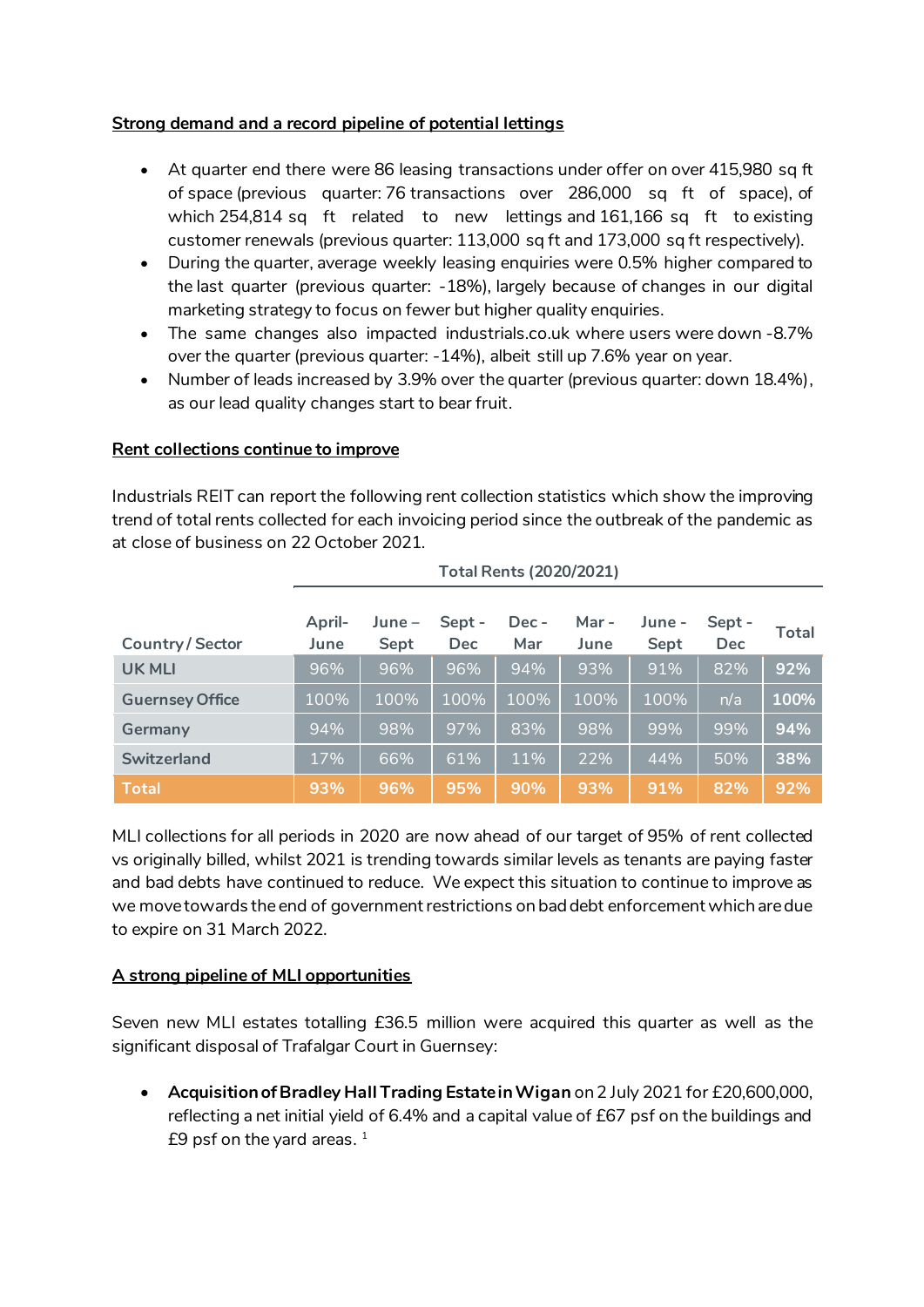- **Acquisition of Whitacre Industrial Park in Huddersfield** on 21 July 2021 for £2,300,000, reflecting a net initial yield of 6.7% and a capital value of £94 psf. This estate adjoins an existing estate owned by Industrials REIT (the Ellis Hill Industrial Estate), taking our total holding in the area to over 100,000 <code>sq</code> ft over 18 units.  $^{\rm 1}$
- **Acquisition of Duke Portfolio** on 5 August 2021, comprising of five purpose-built MLI estates for £13,600,000 million, reflecting a net initial yield of 6.7% and a capital value of £60 psf. The Duke Portfolio totals 225,139 sq ft, with an average unit size of 3,300 sq ft, and is currently 82% let to 54 tenants. The portfolio generates a total annual passing rent of £1,050,000, equating to an average rent of £5.69 psf. The individual assets are: two estates both called Acorn Industrial Estate in Hull; Corringham Road Industrial Estate in Gainsborough; Motherwell Food Park in Bellshill; and Caldwellside Industrial Estate in Lanark. 1
- **Disposal of Trafalgar Court, Guernsey** on 2 September 2021 for a price which reflected an asset value of £55 million vs a March 2021 valuation of £56 million. <sup>1</sup>

In addition, since the quarter end we completed on a further £18 million of MLI acquisitions as follows:

- **Acquisition of Arkgrove Industrial Estate in Stockton on Tees** on 22 October 2021 for £4,200,000, reflecting a net initial yield of 6.5% and a capital value of £78 psf.
- **Acquisition of Junction 1 Industrial Estate in Birkenhead** on 27 October 2021 for £10,800,000, reflecting a net initial yield of 7.1% and a capital value of £64 psf.
- **Acquisition of Dundyvan Industrial Estate in Coatbridge** on 28 October 2021 for £3,000,000, reflecting a net initial yield of 7.8% and a capital value of £75 psf.

In addition to the above transactions, at the time of this announcement we have a further two industrial estates under offer with a combined value of £13.6 million and a strong pipeline of further potential purchases.

As at close of business on 30 September 2021, Industrials REIT's loan-to-value ratio (LTV) was 32% on drawn facilities, and approximately 22% when allowing for unrestricted cash $^{\rm 2}$ .